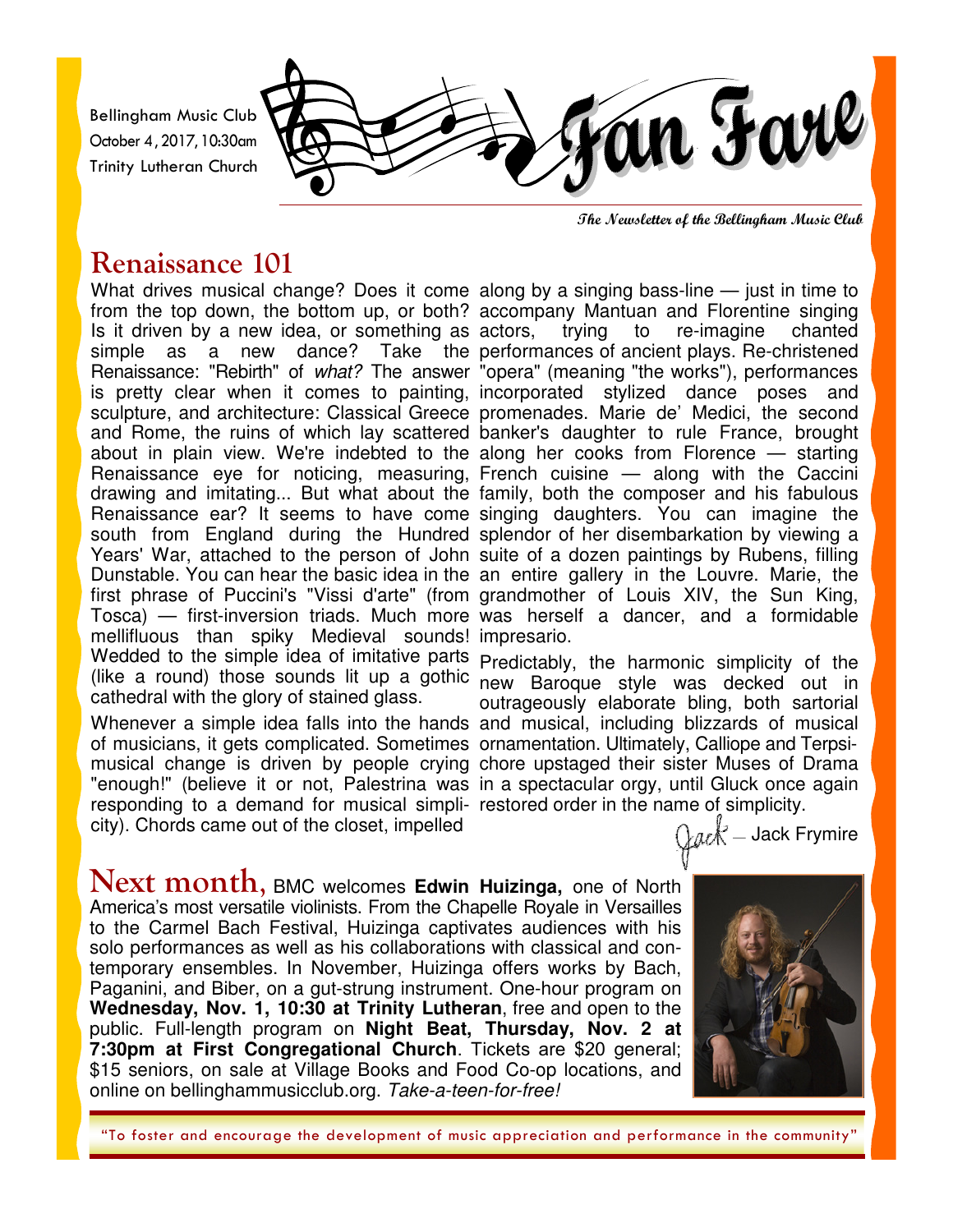### **Board Notes**

**Welcome (or welcome back!) to the BMC:** Elizabeth Bays, Robert and Kay Bernard, John Binns, Catherine Collier, Milton and Ellie From, Marvin Johnson, David and Jo Maas, Helen McLeod, Arlan Norman, Jon Roney, Eunice Smith, Mary Wheeler and Rosemary Woodyard.

**We are immensely grateful to** Elizabeth Bays, Janey Bennett, Karen Berry, Kay and Dick Carr, Jim and Addis Chapman, Jollefern Cole, Eulalah Craswell, Margaret De Maine, Joanne Donnellan, Vernon Greenstreet, Pam Hooper, Barbara and Steven Johnson, Susan Johnson, Andrine Knapp, Joan Rae, Beth Sizer, Stephen Tack, Kristin Van Schelt, and John and Margaret Woll for their generous donations.

**In memoriam:** Frances LeCocq passed away a month ago after a brief illness. Frances was an staunch supporter of all things cultural and community-related in Whatcom County. Evelyn Wright, who coordinated our high school voice competition with Evelyn Ames last year, also passed away in September. BMC offers its sincere condolences to both families.



We are delighted to greet you in the renovated Trinity atrium for **Welcome Coffee Hour.** Enjoy scrumptious nibbles, catch up with friends, and pick up your membership handbook! It's all team work: Will Ellender and Charlie Way process mail returns and dues, Judy Corliss maintains the database for the directory, and Isabelle Cormier revises program details. It's never too late to join the BMC. We will publish additions, changes and corrections in a supplement in February.

# **Upcoming Events**

Catch **Bellingham Burlesque of 1927** at the Firehouse PAC on **Oct. 5 and 6 at 7:30pm, and on Oct. 7 at 3:00 and 7:30pm**. Scott Henderson is musical director for this bawdy cabaret starring Martha Benedict, Martin Bray, Akilah Williams Cariker, Amanda Carpp and Paul Henderson. Tickets are \$20 (\$15 senior rate for Saturday matinee) available today in the lobby, on sale online on our website, at Village Books and at the door if not sold out.

The Metropolitan Opera's 2017–18 season of Live in HD movie-theater transmissions features ten presentations, beginning **October 7** with Bellini's Norma. Sandra Radvanovsky sings the title role while Joyce DiDonato is Adalgisa. On **October 15**, James Levine conducts Die Zauberflöte (Mozart). Barkley Regal Cinemas present operas on Saturdays mornings at 10:00. Adults \$25; Seniors \$23.

**The WSO, conducted by Yaniv Attar, opens its 42<sup>nd</sup> season with rising star Benjamin Beilman** (pictured at right) performing Sibelius' Violin Concerto. The program also features Arvo Pärt's Cantus in memory of Benjamin Britten and Mendelssohn's lively & spirited Scottish Symphony. **Sunday, October 8 at 3:00pm at Mount Baker Theatre**. \$15-54. Take a teen for free! More information on whatcomsymphony.com or call MBT box office at 360-734-6080.

**Pacific Northwest Opera** (formerly Skagit Opera) presents **Tales of Hoffmann**  on Friday evenings: October 27 and November 3, at 7:30pm, and on Sunday matinees: Oct. 29 and Nov. 5 at 3:00pm at McIntyre Hall in Mt. Vernon. Offenbach's music, both intensely witty and intensely dramatic, is the perfect vehicle to present the Romantic, richly imaginative world of the storyteller E.T.A. Hoffmann, combining fantasy, gravity and comedy. \$25-\$65. Opening Night Gala Dinner at 6pm, \$75. For more information, visit pnopera.org or call box office at 360-416-7727.



 $\bf A BOUT\hspace{1mm} THE\hspace{1mm} BMC\hspace{1mm}$ : The Bellingham Music Club is a 501(c)(3) registered non-profit which sup**ports music in the community and enhances cultural life in the Northwest.** It plays a vital role in Whatcom County by making music accessible to everyone with its free Wednesday morning concerts series, and occupies a unique niche by encouraging high school and WWU students with monetary awards. You can support BMC endeavors with donations or annual dues (\$25). **For more information about the BMC, pick up our brochure, see us in the lobby, visit bellinghammusicclub.org or call 360-671-0252.** 

Bellingham Music Club P. O. Box 193 Bellingham, WA 98227

We're on the web! **bellinghammusicclub.org** Like us on Facebook!

Comments about the newsletter? Contact us at 360-306-6526 or bellinghammusicclub@gmail.com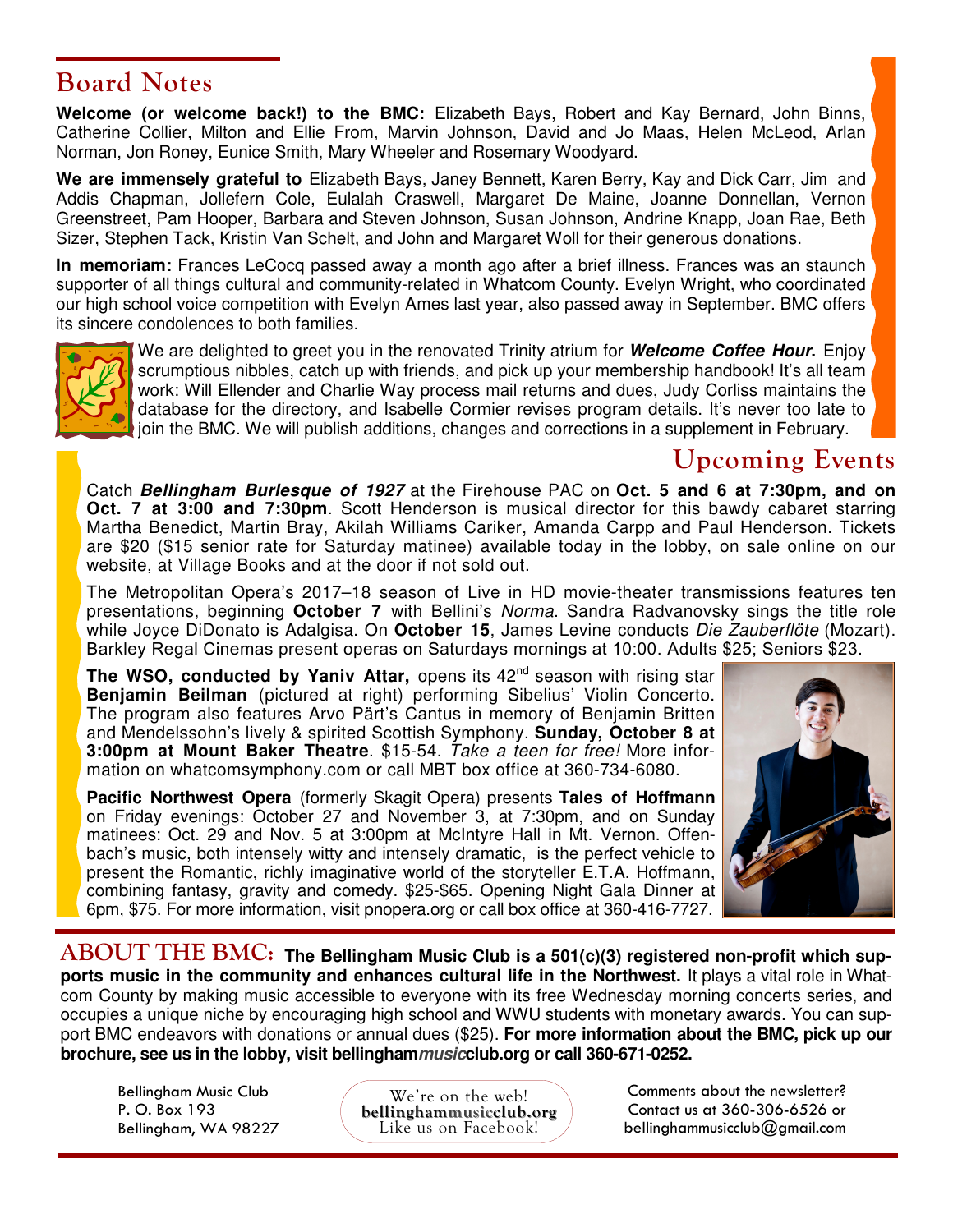Program

Janey Bennett presents

Renaissance music from (mostly) France

performed by Seattle Historical Arts for Kids



Michael Praetorius (1571 - 1621) Praetorius Praetorius, arr. Philidor L'Aisné (1690)

Puis que les ans n'ont qu'un printemps Pierre Guédron (c. 1570 – c. 1620) Je suis bon garcon Guédron DENMARY Pavane d'Angleterre avec sa Gaillarde Claude Gervaise (c.  $1510 - c$ . 1560) Tant que vivray Claudin de Sermisy (c. 1490 – 1562) **HOLY** ROMAN **KINGDOM** Saltarello Pub. Pierre Phalèse the Younger (1583) OF<br>FRANCE **SPAIN** Je ne fu jamais sy aise Clément Janequin (c. 1485 – 1558) Me levay par ung matin Janequin Ainssi un chascun Claudin le Jeune (c. 1530 – 1600) SICILY

Europe in 1580

Pavane & Gaillarde de la Bataille Carillon de Village

Courrant de Bataglia

Branle de la Torche

Bourrée d'Avignonez

Je me scauroys chanter ne rire

Pavane Tourdion Mathieu Gascogne (fl. 1517)

Nicolas Vallet (c. 1583 – c. 1642)

Pierre Phalèse the Elder (1510 – 1573)

Pub. Pierre Attaignant (1530) Attaignant